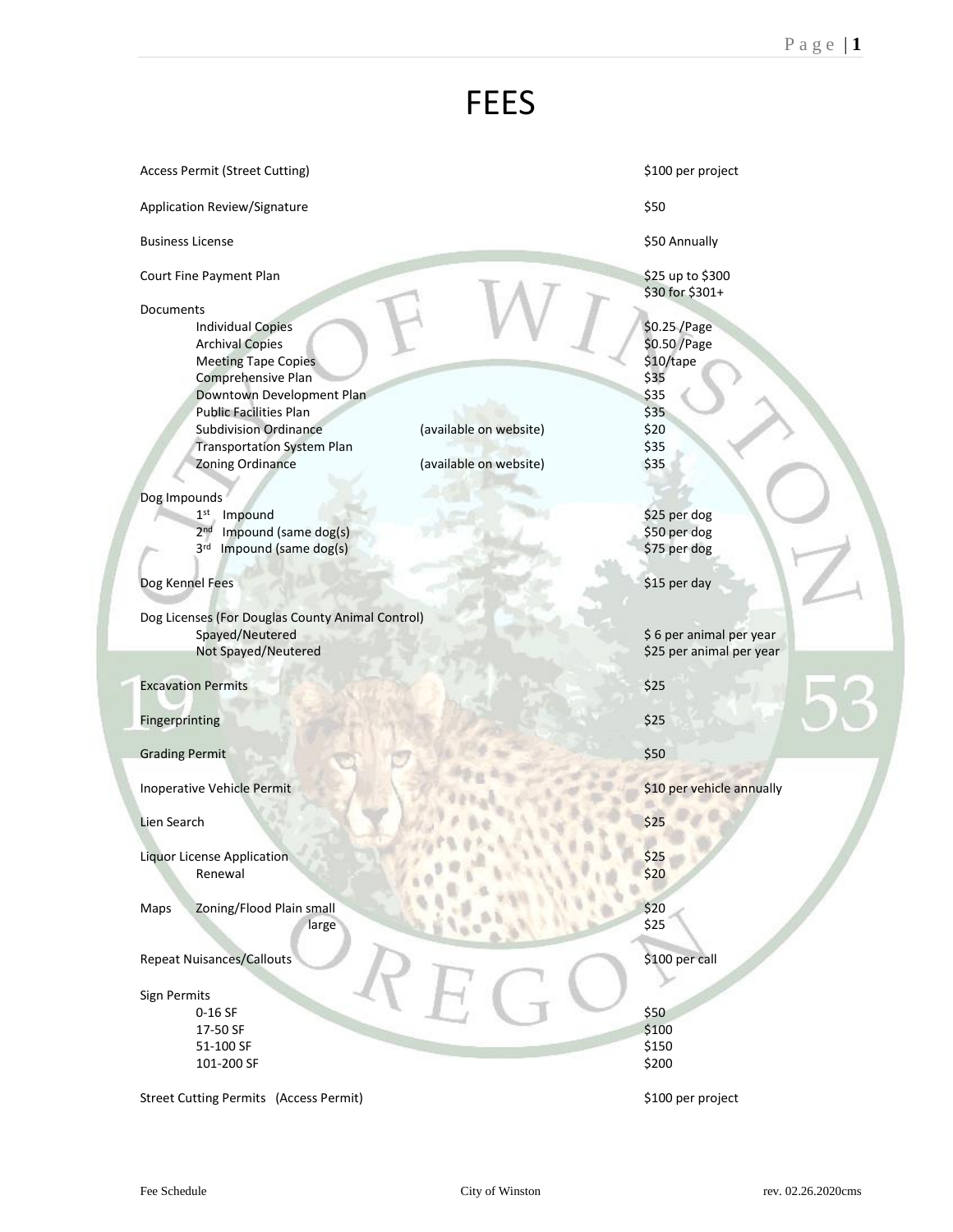**PARKS** (all fees per day) Resolution # 727 (6/2/14)

| Civic Wayside Park:                                            |                                                                                 |                                |  |
|----------------------------------------------------------------|---------------------------------------------------------------------------------|--------------------------------|--|
| Gazebo                                                         |                                                                                 | \$50 + \$75 deposit            |  |
| <b>Utilities</b>                                               |                                                                                 | \$25                           |  |
|                                                                |                                                                                 |                                |  |
| <b>Community Park:</b>                                         |                                                                                 |                                |  |
| <b>Utilities</b>                                               |                                                                                 | \$25                           |  |
|                                                                | <b>Tennis Court</b>                                                             | \$25                           |  |
|                                                                |                                                                                 |                                |  |
| <b>River Bend Park:</b>                                        | <b>Concession Stand</b>                                                         |                                |  |
|                                                                |                                                                                 | \$20 + \$75.00 deposit<br>\$50 |  |
| Pavilion                                                       | Park Lights                                                                     | \$50 + \$75 deposit            |  |
| <b>Utilities</b>                                               |                                                                                 | \$25                           |  |
| <b>Stage</b>                                                   |                                                                                 | \$150 + \$75 deposit           |  |
|                                                                | <b>Basketball Court</b><br>(4 hr. reservation)                                  | \$25                           |  |
|                                                                | <b>Skate Park</b><br>reserve                                                    | \$25                           |  |
|                                                                | Amos Osborne and small diamonds reservations                                    | $$25 (2 - 2)$ hr. blocks/wk.)  |  |
|                                                                |                                                                                 | $$35 (3 - 2)$ hr. blocks/wk.)  |  |
|                                                                |                                                                                 | $$50 (4 - 2 hr. blocks/wk.)$   |  |
|                                                                | Event Camping (dry camp/major events only)                                      |                                |  |
|                                                                | Tents                                                                           | \$10 ea. (designated area)     |  |
|                                                                | RV's                                                                            | \$25 ea. (designated area)     |  |
|                                                                |                                                                                 |                                |  |
| <b>Police Reports</b>                                          |                                                                                 |                                |  |
| Report                                                         |                                                                                 | \$10                           |  |
|                                                                | <b>Accident Reports</b>                                                         | \$12.50                        |  |
|                                                                |                                                                                 |                                |  |
| <b>Public Safety Fee</b>                                       |                                                                                 | \$3/edu/developed lot          |  |
| <b>Vehicle Impound</b>                                         |                                                                                 | \$100                          |  |
| <b>Returned Checks</b>                                         |                                                                                 | \$25                           |  |
|                                                                |                                                                                 |                                |  |
| <b>Staff Time Reimbursement</b>                                |                                                                                 |                                |  |
|                                                                | Public Records Research, Park clean-up,                                         | \$45/hr. Manager               |  |
|                                                                | Code Enforcement, Etc.                                                          | \$45/hr. Recorder              |  |
|                                                                |                                                                                 | \$38/hr. Public Works Sup      |  |
|                                                                |                                                                                 | \$38/hr. Police Chief          |  |
|                                                                |                                                                                 | \$30/hr. PW Staff              |  |
|                                                                |                                                                                 | \$27/hr. Admin/ PD Staff       |  |
|                                                                |                                                                                 | \$70/hr. Planning Staff        |  |
|                                                                |                                                                                 |                                |  |
| <b>SEWER</b>                                                   |                                                                                 |                                |  |
| Connection - New (Must be developer constructed per Ordinance) |                                                                                 |                                |  |
|                                                                |                                                                                 |                                |  |
|                                                                | <b>Basic Fee</b>                                                                | \$300 + the following          |  |
|                                                                |                                                                                 |                                |  |
|                                                                | Each Single Family Residence/each unit of a Multiple Family Residence           |                                |  |
|                                                                | and for each unit of a Business Unit                                            | \$700                          |  |
|                                                                | There is an additional charge for each hook up in excess of four (4) inches.    |                                |  |
|                                                                | This is \$700 per (2) two inches (or part thereof) in excess of four (4) inches |                                |  |
|                                                                | of lateral connecting pipe.                                                     |                                |  |
|                                                                |                                                                                 |                                |  |
|                                                                | Permanent Disconnect / Cap                                                      | \$250                          |  |
|                                                                |                                                                                 |                                |  |
|                                                                | Reconnect                                                                       | \$100                          |  |
|                                                                |                                                                                 |                                |  |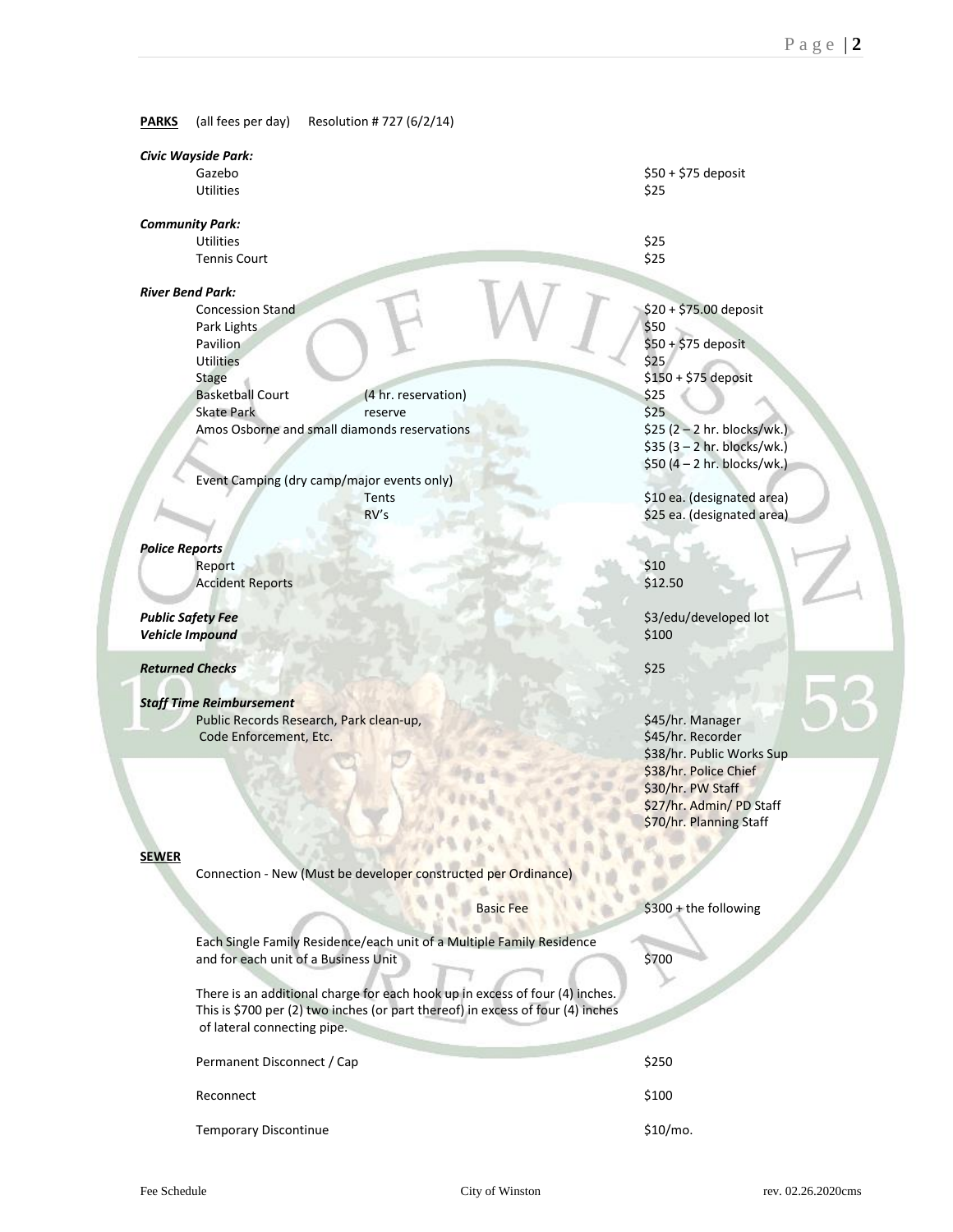Private Property Troubleshoot **Actual Cost - 1 hr min.** Actual Cost - 1 hr min.

Sewer Lateral Replacement Cost of materials

## **SEWER USER RATES**

**Commercial Commercial BASE RATE:** \$41 per 7,000 gallons water STORM UTILITY FEE: Based on square footage TRANSPORTATION UTILITY FEE: Based on usage PLANT UPGRADE FEE: \$6 per mo.

**Residential** BASE RATE: \$41 per month<br>STORM UTILITY FEE: \$1 per 1 EDU / TRANSPORTATION UTILITY FEE: PLANT UPGRADE FEE: \$6 PER MO. S.T.E.P. SYSTEM SURCHARGE: \$8.50 per mo.

**Senior Discount** BASE RATE: \$30.75<br>STORM UTILITY FEE: \$1 per 1 EDU / mo. **STORM UTILITY FEE:** TRANSPORTATION UTILITY FEE: \$1 per mo. PLANT UPGRADE FEE: \$6 per mo.

\$1 per 1 EDU / mo.<br>\$1 per mo.

**SYSTEM DEVELOPMENT CHARGES** Set by Ordinance 471 and Resolutions 459, 460 and 461. *All SDC's increase by CPI + 2% each July*

**Residential/ per unit** Fee schedule attached as back page

**Commercial/ per unit** Fee schedule attached as back page

*Motels & RV Parks* 7% of gross rent for rooms/spaces less than 29 days

## **LAND USE FEES**

*Transient Room Tax*

Addresses alone \$10/address and \$10/address

Annexation \$750 + cost

Appeals **\$250 to Planning Commission** \$350 on record to City Council

Building Permit Application/ Planning Worksheet/Change of Use/Demolition \$50

Comprehensive Plan Amendment: Map/Text \$1500 + cost<br>Urban Growth Boundary \$2500 + cost Urban Growth Boundary (Includes plan amendment and zone change)

| <b>Conditional Use Permit</b> | $$500 + cost$ |
|-------------------------------|---------------|
| Hardship                      | \$200         |
| <b>Excavation Permit</b>      | \$25          |
| Home Occupation               | \$200         |

**LAND USE FEES (cont.)**